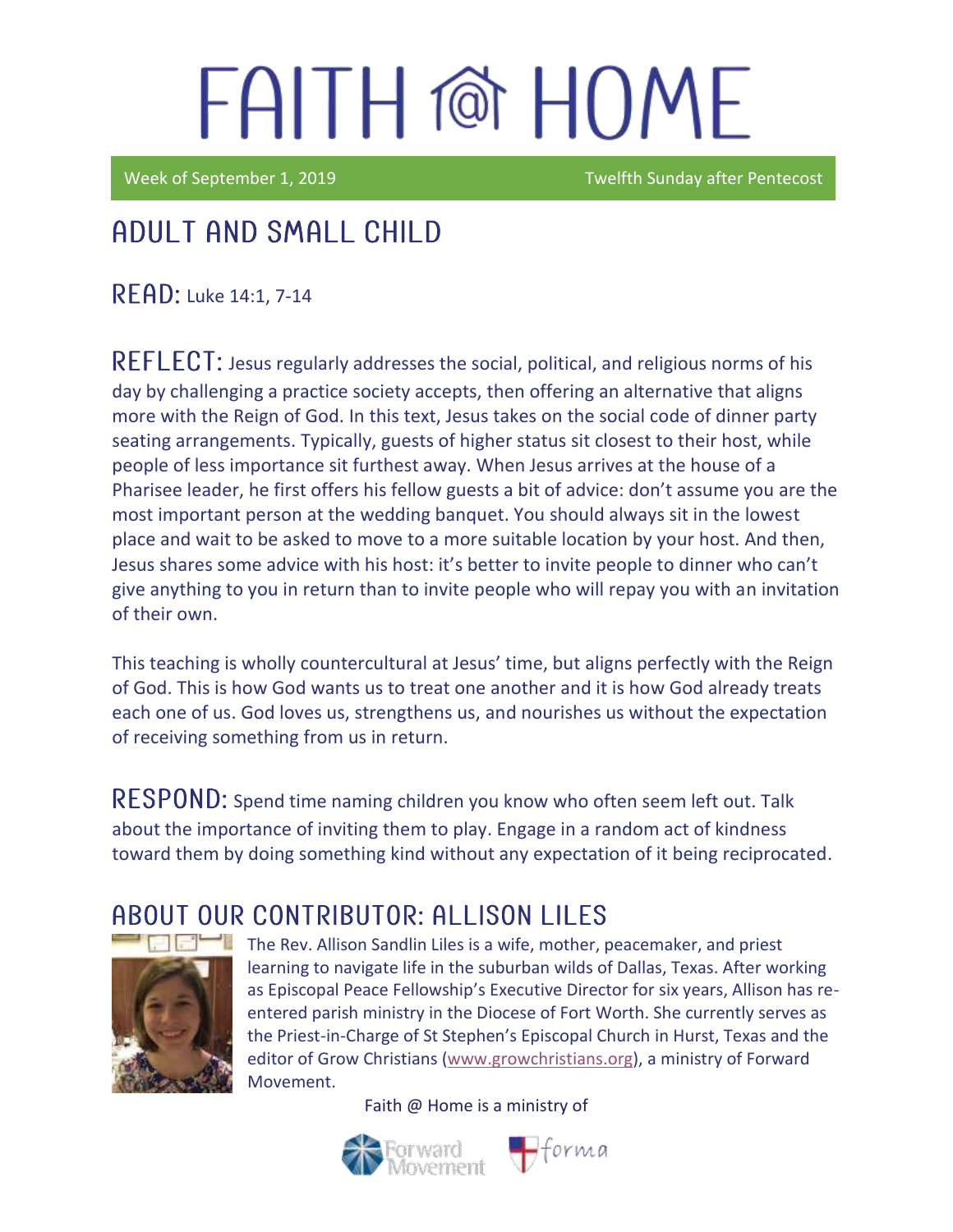Week of September 1, 2019 Twelfth Sunday after Pentecost

## Adult and elementary

 $READ:$  Hebrews 13:1-8, 15-16

REFLECT: This reading from Hebrews encourages us to "let mutual love continue." (Hebrews 13:1, NRSV) Specifically, we are told to be kind to people and show hospitality toward strangers. We don't know when our kindness will have special meaning for someone, or will show them God's love in a big way. And, when we provide hospitality to others, we are modeling the love of God: it is gracious, caring, and welcomes all people, no matter who they are.

There are many ways we can be kind and show hospitality toward others. It can be through a smile and an encouraging word. Or, we can invite someone to share a meal with us. We can even help someone with chores or other tasks. Sometimes, being kind and showing hospitality to others is easy; sometimes it is hard. It can be especially hard to show God's love to someone who we barely know, or someone who is different than us.

 $\mathsf{RESPOND}\text{:}$  Make a list of "random acts of kindness" that you can perform this week. These random acts of kindness should be ways to show kindness or hospitality toward other people. Pick two or three to try. Make an effort to perform these random acts of kindness toward people who you don't know very well, or people with whom you may not spend a lot of time.

### ABOUT OUR CONTRIBUTOR: VICTORIA HOPPES



Victoria Hoppes is the Camp Director at Waycross Camp and Conference Center and the Youth Ministry Coordinator for the Episcopal Diocese of Indianapolis. She has ministry experience with youth, family, and camping programs at both the parish and diocesan levels. She holds degrees from Texas Lutheran University and Luther Seminary. She also holds a certificate in Youth and Family Ministry from Forma's certificate program. You can follow Victoria on her website, [www.ministryincontext.com,](http://www.ministryincontext.com/) or on social media (@vlhoppes).

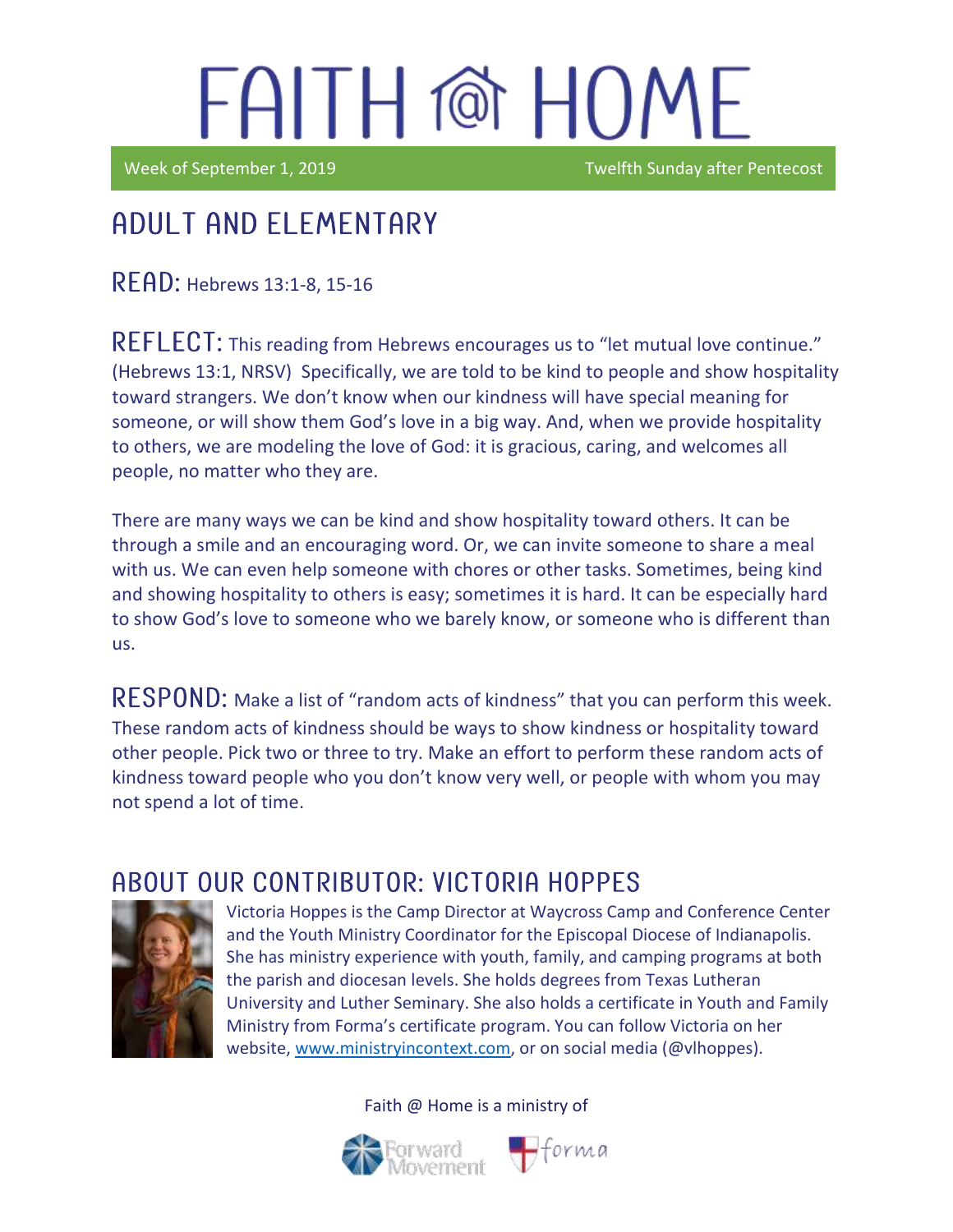Week of September 1, 2019 **TWEEK AND TWEEK SUNDAY A** Twelfth Sunday after Pentecost

#### Adult and youth

READ: Luke 14:1, 7-14

REFLECT: Jesus attends a dinner party and tells them a parable commenting on social norms and expectations of the day. He points out how awkward it would be if you sat at an honorable place at the table and was asked to give up your seat to someone else. Instead, Jesus says to sit at the must humble seat, in case you are asked to move to a more honorable seat at the table. Also, Jesus talks about who to invite to a dinner and tells his host to invite those who cannot repay the host for they "will be blessed."

Social statuses tend to be extremely hard to talk about, but it is a concept that everyone recognizes. Knowing where you are on the social ladder can be a focus for adults, just as much as youth. Jesus' parable challenges us to be willing to humility or to allow ourselves to sit at a lower rung of the social ladder. Later, Jesus encourages us to invite or spend time with those who are less fortunate than us instead of the people who can "repay" us.

RESPOND: Reach out to a friend, parent, or trusted adult and have a discussion about the following: How can we practice humility and meekness at school, on our sports teams, clubs, and/or church youth group? How can we be "repaid" for being humble? What does that repayment look like?

### A BOUT OUR CONTRIBUTOR: WALL ACE BENTON



Wallace Benton serves as the Assistant to the Rector for Youth Ministries at St. David's Episcopal Church in Roswell, GA. He's been fortunate to have grown up in the Episcopal Church and became interested in youth ministry after volunteering with his former youth program after college. Wallace has worked diocesan retreats and activities such as New Beginnings and Happening. Currently, he is the lay director for New Beginnings in the Diocese of Atlanta. He is also a member of the Episcopal Youth Ministry in ATL podcast (which you should check out immediately!).